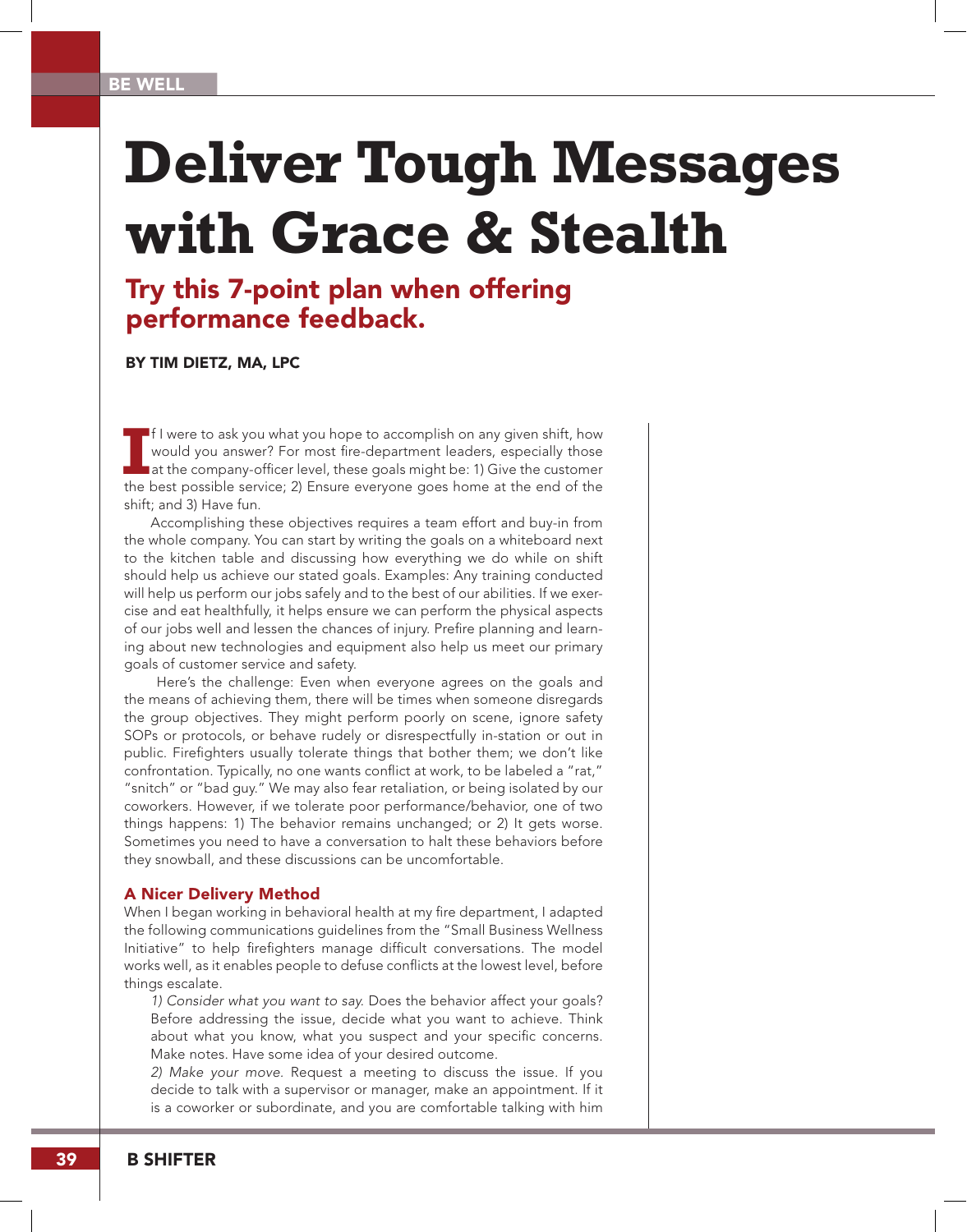or her, ask them to meet with you at a particular time.

*3) Get to the point.* When you are anxious or nervous, you might talk around a subject. This dilutes your message.

*4) Practice good communication.* Use "I" messages and active listening skills. I messages are non-blaming, nonaggressive ways of presenting ideas, feelings and concerns. Listening creates a supportive atmosphere. *5) Make a clear statement about what you want to see*. If you are report ing to a supervisor, you might request a certain action. If talking with a coworker, make an explicit request that the behavior stops or that they access help to address the behavior or situation.

*6) Roll with resistance.* Supervisors might not want to hear about the prob lem, or they might downplay it. Coworkers might get angry or deny the problem. These are normal defensive reactions to hearing things we don't like to hear. Listen respectfully and use calm repetition to dissipate strong feelings and ensure your clear request for action is taken seriously.

*7) End on a positive note.* Thank the person for their willingness to listen. State your belief that the supervisor or coworker can and will handle the problem.

Let's put all of the above to work with the following example: Bob, a fire fighter on your crew, seems unfamiliar with where equipment is stored on the apparatus.

*1) Consider what you want to say.* Does this behavior impact your goals? If yes, how can you communicate this concern in a nonconfrontational way?

*2) Make your move.* Are you going to have a conversation at the scene or wait until you are back at the station? In this scenario, you can wait until you are back at the station and say something like: "Hey Bob, after you get your stuff restored from this last alarm, can I have a chat with you in my office?"

*3) Get right to the point.* Don't spend time discussing the weather, fam ily life, upcoming training or any other impertinent topics.

*4) Practice good communication methods using "I" messages and active listening skills.* "When we called for the saw, I heard several of the com partment doors opening and slamming on the apparatus. It frustrated me a bit. I am concerned we might not know where the equipment is carried on our rig." You may even add how this equipment familiarity (or lack thereof) impacts the agreed upon goals when we started shift.

*5) Make a clear statement about what behavior you want to see.* "I would like us to go through our apparatus each morning at shift change to make sure we know where everything is stored."

*6) Roll with resistance.* Bob may have many reasons why he didn't know where the saw was located. He might say, "Yesterday's crew failed to put the saw back where it belonged," or, "That is a reserve apparatus, and the maintenance guys placed it in the wrong compartment." Listen to Bob, then repeat your request. "OK, that might be the case, but here's my request: We need to familiarize ourselves with the equipment layout at the beginning of each shift."

*7) End on a positive note.* "Listen, Bob, I enjoy working with you, and I don't want to see anyone get into trouble or get hurt."

*Another example:* The crew is in the grocery store shopping for dinner. You are smiling at a young child who is looking at your uniform. One of the crew drops an F-bomb down the aisle, and you notice the child look at their par ents, and you see the look on the parent's face.

*1) Consider what you want to say.* Does this behavior impact your goals? If yes, how can you communicate this concern in a nonconfrontational